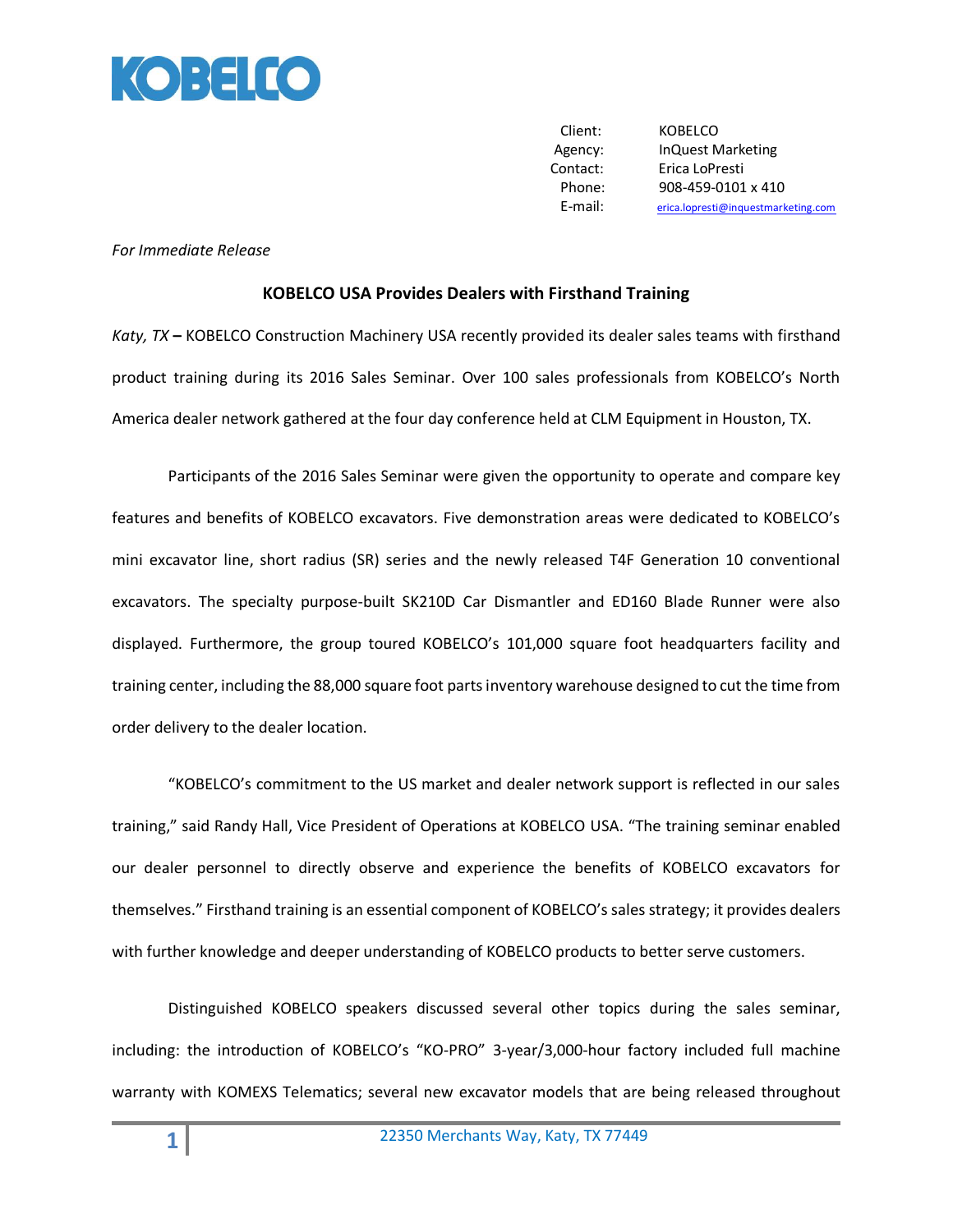## $\odot$  :  $\square$  it  $\odot$

2016; and the grand opening of KOBELCO's North American excavator production facility in South Carolina, which will be taking place in June. Jordan Lumpkins, Marketing Manager said, "There are so many new additions to what KOBELCO is offering – expanded training classes, new excavator models added, other models updated with new features, and now the US manufacturing facility. The momentum is very exciting to be a part of."

"The strength of the KOBELCO dealer network continues to drive our success," said Pete Morita, President of KOBELCO USA. "We're dedicated to providing customers with superior products and service, and we will continue to do so through a nationwide dealer network where each dealership is highly trained on the benefits of KOBELCO excavators."

KOBELCO Construction Machinery USA offers industry-leading crawler excavators in the 3,000 lb. to 245,000 lb. classes including zero tail swing, compact, standard, long-reach, mass excavation, and demolition models. Well-known as the excavator authority, KOBELCO is committed to producing quality machines with advanced productivity-boosting features and innovative technologies. With premier capabilities such as no time limit power boost and exclusive independent travel, KOBELCO machines ensure superior performance and efficiency for the toughest worksite challenges.

For more information on KOBELCO Construction Machinery USA or KOBELCO products, please visit www.KOBELCO-USA.com or call 281-888-8430.

-end-

Photos: